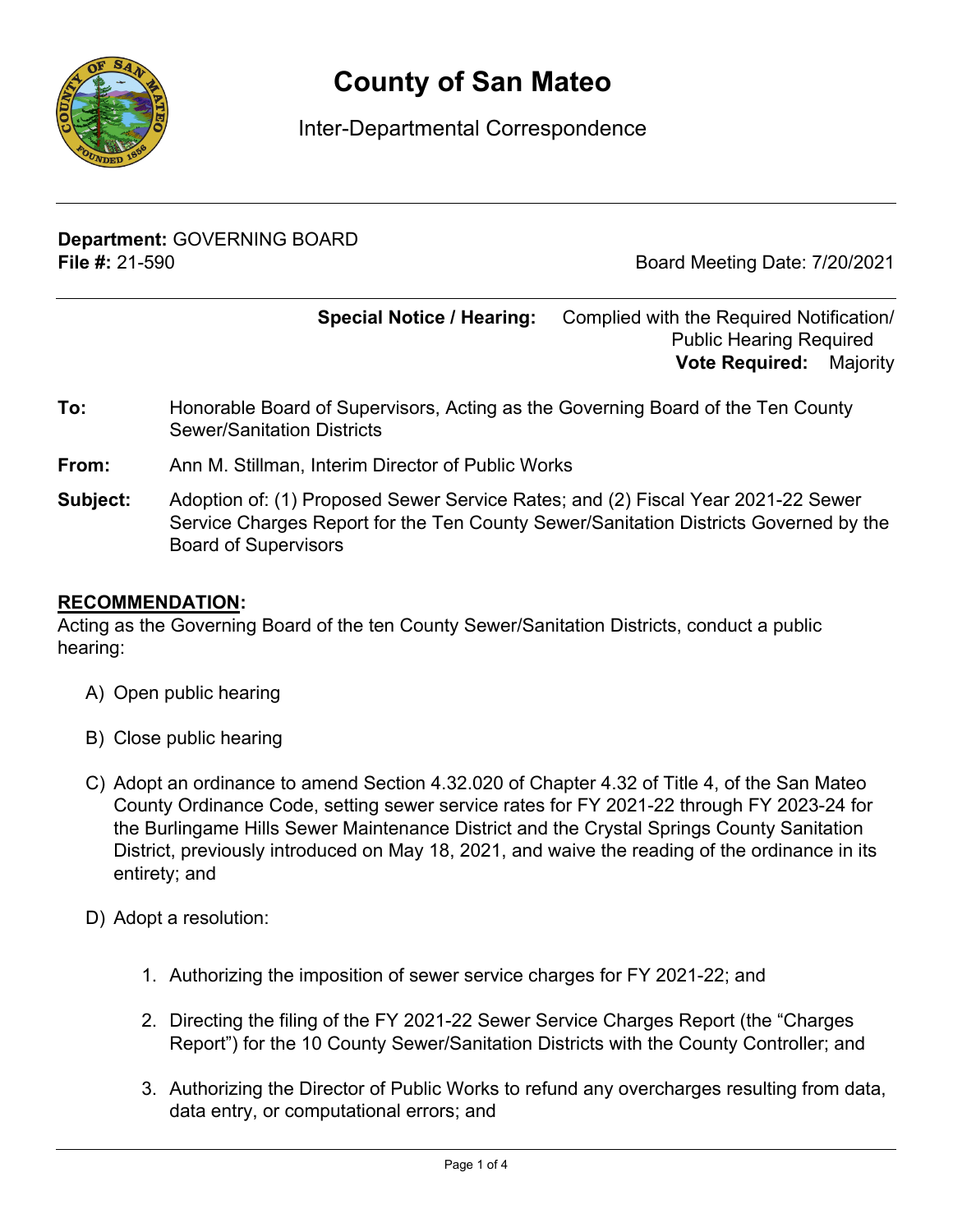4. Authorizing the Director of Public Works to revise the Charges Report as a result of any parcel changes received from the County Assessor and/or County Controller and to file the revised Charges Report with the County Controller.

### **BACKGROUND:**

Sewer service charges are collected on the property tax bill. The charges are based on sewer service rates approved by this Board.

On July 21, 2020, this Board approved the sewer service rates for eight of the ten (10) County Sewer Maintenance and Sanitation Districts (Districts) for three fiscal years (FY 2020-21 through FY 2022- 23) and set sewer service rates for one fiscal year (FY 2020-21) for the Burlingame Hills Sewer Maintenance District (BHSMD) and Crystal Springs County Sanitation District (CSCSD).

The sewer service rates for the BHSMD and CSCSD have been set annually since FY 2012-13 due primarily to the uncertainty of the costs for major capital improvements in the districts and the downstream agency systems.

On May 18, 2021 this Board adopted Resolution No. 078164, which set 9:00 a.m. on July 20, 2021, as the time and date for a public hearing to be conducted by teleconference to consider the sewer service rate increases for the BHSMD and CSCSD for FY 2021-22 through FY 2023-24, and the filing of the FY 2021-22 Sewer Service Charges Report for the ten Districts, and directed the Director of Public Works to send the necessary notices for said hearing.

The process to be followed in adopting the sewer service rates for the BHSMD and CSCSD, and adopting the Sewer Service Charges Report for FY 2021-22, includes the following steps:

- 1. Hold a public hearing and receive testimony on: a) increasing the sewer service rates for the BHSMD and CSCSD and; b) imposing the sewer service charges for all ten Districts calculated on the basis of the adopted sewer service rates.
- 2. After considering all written and oral objections to the sewer service rates and charges for all ten Districts, close the public hearing and determine if there is a majority protest to the proposed sewer service rates in the BHSMD or the CSCSD.
- 3. If there is a majority protest in either the BHSMD or CSCSD, terminate this Board's consideration of imposing a sewer service rate increase in that District and set the sewer service rate for FY 2021-22 for that District at the sewer service rate in effect for FY 2020-21, and direct Department staff to recalculate the Sewer Service Charges for that District.
- 4. If there is not a successful majority protest, adopt the ordinance amending Section 4.32.020 of Chapter 4.32 of Title 4, of the San Mateo County Ordinance Code, increasing the sewer service rates for FY 2021-22 through 2023-24 for the BHSMD and CSCSD.
- 5. Adopt a resolution authorizing the imposition of sewer service charges for FY 2021-22 and authorizing the filing of the FY 2021-22 Sewer Service Charges Report with all 10 Districts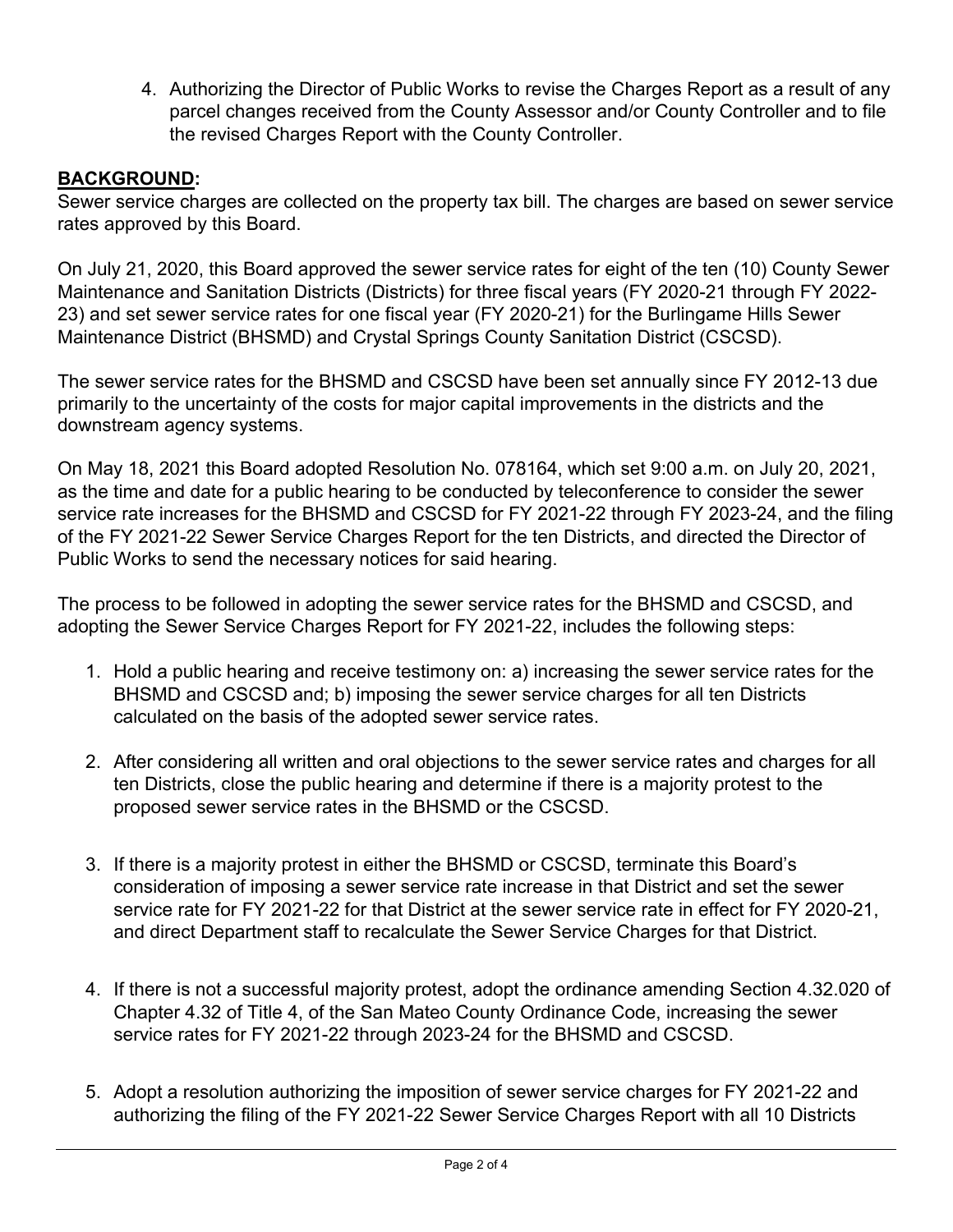with the Controller.

#### **DISCUSSION:**

The Department understands the financial strain as a result of the COVID-19 pandemic has been significant and the difficult choices that the customers of the BHSMD and CSCSD have experienced and may face in the future. The BHSMD and CSCSD must continue to provide vital and critical sewage collection service, emergency response to sewer overflows and backups, routine maintenance and repairs to existing infrastructure, and comply with Federal and State water quality requirements. In addition, costly capital improvement projects in the Districts and at the sewage treatment plants are still being constructed or planned for the next few years.

The May 18, 2021 Board report explained the need for the sewer rate increases for the BHSMD and CSCSD and adoption of the Charges Report based on the adopted sewer service rates. The report also described the proposed process to be followed pursuant to the County Ordinance Code. Additionally, as of the date that the Charges Report was developed, the County was still finalizing the data for the relevant tax rate areas. The proposed Resolution therefore authorizes the Director of Public Works to revise the Charges Report as a result of any parcel changes received from the County Assessor and/or County Controller on or after July 16, 2021, as well as to refund, during the fiscal year, any overcharges resulting from any such errors in the Charges Report. The Districts will refund any errors found with the submittal of proof of payment of the charges levied on the tax roll.

#### Property Owner Notification

After the Board meeting on May 18, 2021, the Department sent a Proposition 218 Notice to property owners in the BHSMD and CSCSD, which provided them with the proposed rates and information about the time and date of the public hearing. This mailing complied with Article XIIIC and XIIID of the State Constitution by individually noticing each property owner of record of the proposed increases in the property related fee and a mechanism for rejecting the fees via a "majority protest" at the public hearing.

Due to the current COVID-19 pandemic and health concerns of staff and the rate payers, a meeting with CSCSD property owners was conducted virtually on April 22, 2021. The Department also prepared and posted informational documents regarding the proposed rate increases for CSCSD on its website at: <https://publicworks.smcgov.org/rates2021>. The CSCSD customers were informed of this link and had the opportunity to submit questions. The Department offered to conduct a meeting with the BHSMD property owners but the representatives of the Burlingame Hills Improvement Association, whom we have been interacting with on issues concerning the BHSMD, did not feel the meeting was necessary.

The following table indicates the number of written protests to the proposed sewer service rate increases that were received at the time this report was prepared.

| <b>District</b>            | No. of<br><b>Properties in</b><br><b>District</b> | <b>Written</b><br><b>Protests</b><br>Received | <b>Percent</b><br>(%) |
|----------------------------|---------------------------------------------------|-----------------------------------------------|-----------------------|
| Burlingame Hills SMD       | <b>A37</b>                                        |                                               | $0\%$                 |
| <b>Crystal Springs CSD</b> | 1,478                                             |                                               | 10%                   |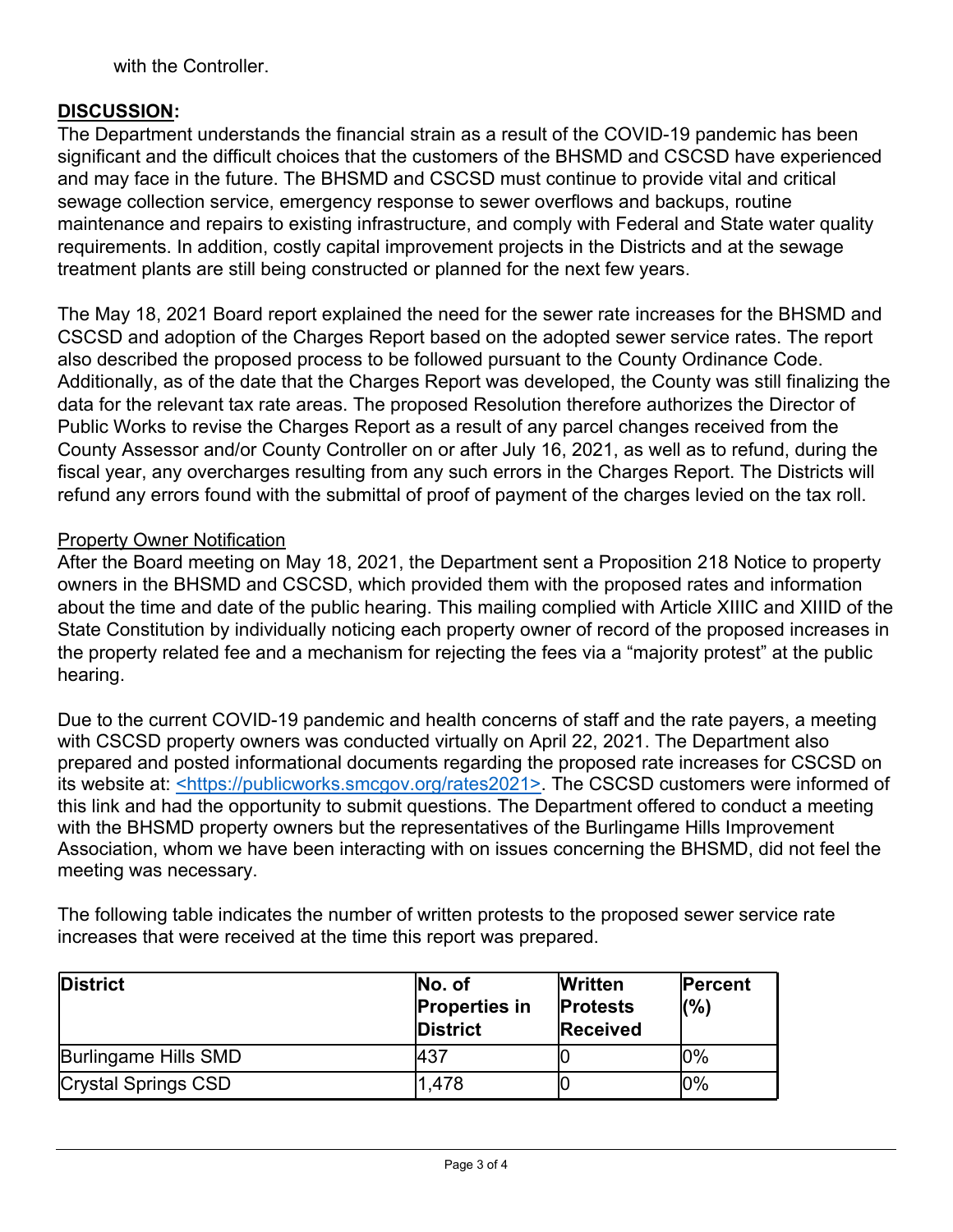Staff will report to this Board on any written protests that are received up to and including the date and time of the public hearing.

### Alternates to Consider

After the close of the hearing, if there is not a majority protest, this Board can approve the recommended sewer service rate(s) or reduce the sewer service rate(s) as determined to be appropriate. However, reducing the proposed rate(s) would require identifying a source of funding, such as a loan, if the District's incurred expenses exceed amounts that can be paid for based on the adopted rates. Additional impacts to the Districts could include: reduced maintenance, deferred capital improvements, or the Districts not meeting State mandates.

Staff believes the recommended sewer service charges are appropriate as they have been calculated in conformance with the proposed sewer service rates, provide the funding necessary to maintain the collection systems of the Districts, allow the Districts to meet their contractual commitments, and meet current State mandates.

County Counsel has reviewed and approved the ordinance and resolution as to form, and staff will provide an alternate form of ordinance and resolution if there is a majority protest.

#### **FISCAL IMPACT:**

The following are the current and proposed sewer service rates:

| <b>District</b>      | Sewer Service Rate (\$/Year Per Equivalent<br><b>Residential Unit)</b> |               |               |               |
|----------------------|------------------------------------------------------------------------|---------------|---------------|---------------|
|                      | FY 2020-21 Proposed Rates                                              |               |               |               |
|                      |                                                                        | $ 2021 - 22 $ | $ 2022 - 23 $ | $ 2023 - 24 $ |
| Burlingame Hills SMD | \$1,742                                                                | \$1,812       | \$1,892       | \$1,982       |
| Crystal Springs CSD  | \$1,585                                                                | \$1,664       | \$1,747       | \$1,834       |

Adoption of the FY 2021-22 Sewer Service Charges Report and its electronic filing with the Controller will result in the user charges contained therein being placed on the tax roll. The charges will appear on the FY 2021-22 tax bill of each affected property and be collected in the same manner as the property tax. The estimated sewer service charges for FY 2021-22 for the 10 County Sewer / Sanitation Districts are listed in Attachment A. Additionally, a \$1.42 per parcel charge will be levied by the Controller based on the Controller's rates schedule approved by this Board for the costs associated with levying the charges on the tax bill.

There is no direct impact to the General Fund. However, sewer service charges are levied on properties that are either leased or owned by the County that are in the Districts and which are provided sewer service.

Attachment A: Estimated Sewer Service Charges for FY 2021-22 for the 10 County Sewer / Sanitation Districts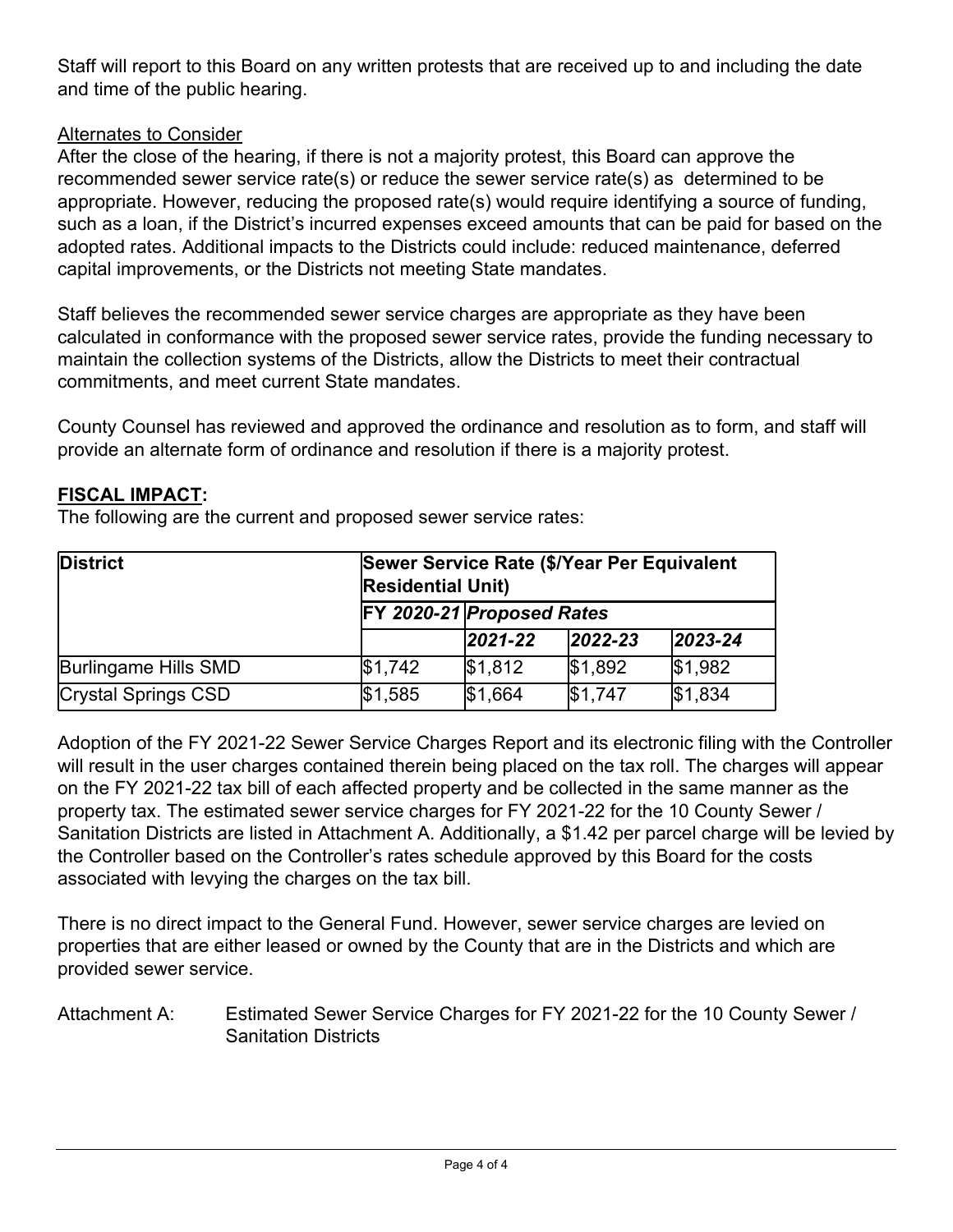#### Attachment A

. . .

#### **Estimated Sewer Service Charges for FY 2021-22 for the Ten County Sewer / Sanitation Districts**

| <b>District</b>                                        | <b>Estimated Sewer</b><br><b>Service Charges</b><br>FY 2021-22 |
|--------------------------------------------------------|----------------------------------------------------------------|
| <b>Burlingame Hills Sewer Maintenance District</b>     | \$794,000                                                      |
| <b>Crystal Springs County Sanitation District</b>      | \$2,494,000                                                    |
| <b>Devonshire County Sanitation District</b>           | \$437,000                                                      |
| Edgewood Sewer Maintenance District                    | \$24,300                                                       |
| <b>Emerald Lake Heights Sewer Maintenance District</b> | \$2,773,000                                                    |
| <b>Fair Oaks Sewer Maintenance District</b>            | \$11,180,000                                                   |
| <b>Harbor Industrial Sewer Maintenance District</b>    | \$110,000                                                      |
| Kensington Square Sewer Maintenance District           | \$114,000                                                      |
| Oak Knoll Sewer Maintenance District                   | \$212,000                                                      |
| <b>Scenic Heights County Sanitation District</b>       | \$118,000                                                      |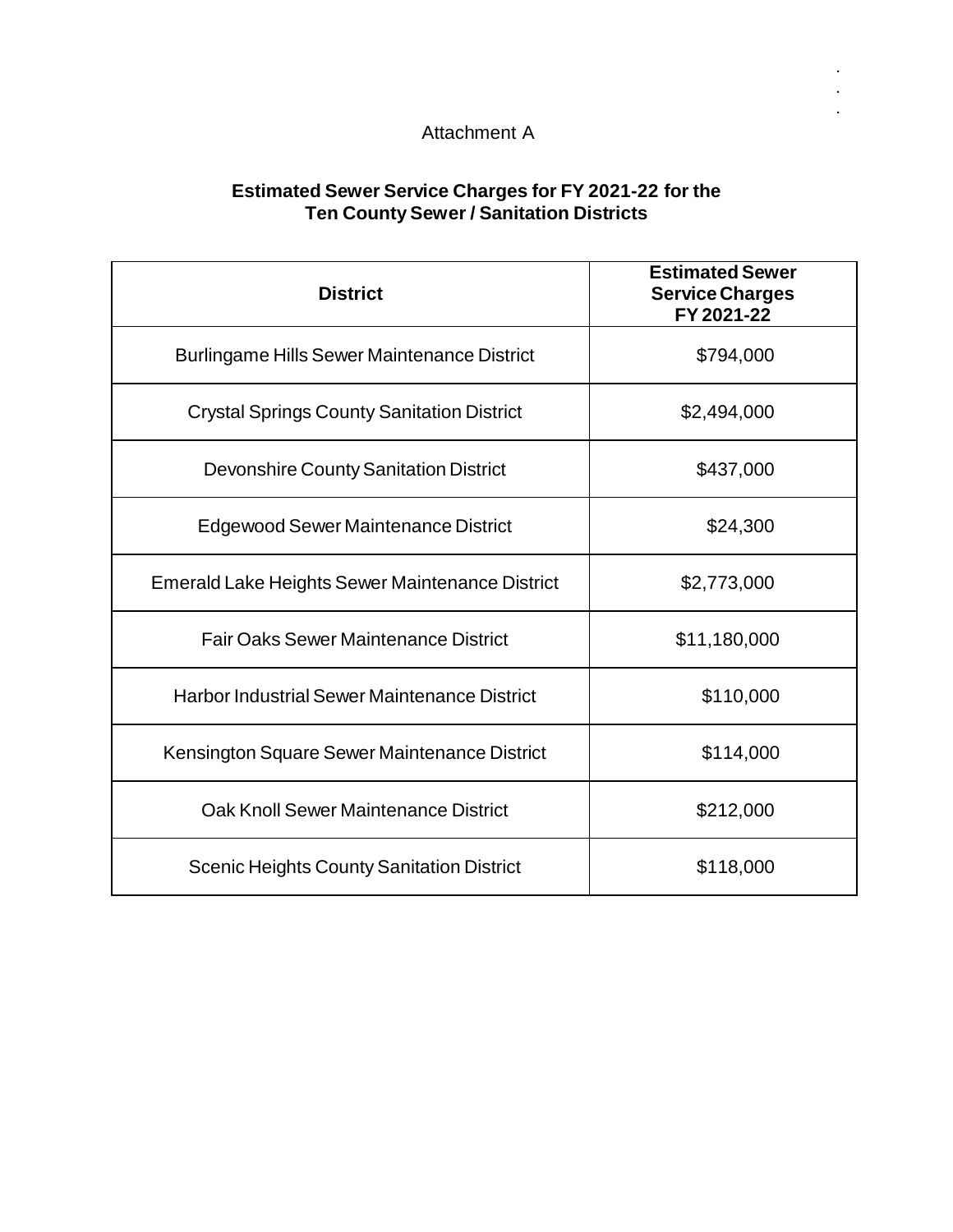## **ORDINANCE NO. \_\_\_\_**

#### **BOARD OF SUPERVISORS, COUNTY OF SAN MATEO, STATE OF CALIFORNIA ACTING AS THE GOVERNING BOARD OF THE TEN COUNTY SEWER MAINTENANCE AND SANITATION DISTRICTS \* \* \* \* \* \***

#### **AN ORDINANCE TO AMEND SECTION 4.32.020 OF CHAPTER 4.32 OF TITLE 4 OF THE SAN MATEO COUNTY ORDINANCE CODE, SETTING SEWER SERVICE RATES FOR FISCAL YEARS 2021-22 THROUGH 2023-24 FOR THE BURLINGAME HILLS SEWER MAINTENANCE DISTRICT AND THE CRYSTAL SPRINGS COUNTY SANITATION DISTRICT**

**\_\_\_\_\_\_\_\_\_\_\_\_\_\_\_\_\_\_\_\_\_\_\_\_\_\_\_\_\_\_\_\_\_\_\_\_\_\_\_\_\_\_\_\_\_\_\_\_\_\_\_\_\_\_\_\_\_\_\_\_\_\_\_\_\_\_\_\_\_\_\_\_\_\_\_\_\_\_\_\_\_**

The Board of Supervisors of the County of San Mateo, State of California,

**ORDAINS** as follows:

**SECTION 1.** Chapter 4.32 of Title 4, Sanitation and Health, of the San Mateo County

Ordinance Code is hereby amended to read as follows:

Section 4.32.020 RATES. Sewer Service Charges are hereby prescribed for each

residential unit or residential unit equivalent per connection to each district's

sanitary sewerage system, per year or portion thereof, as follows:

| <b>District</b>                               | 2020-21 | 2021-22 | 2022-23 | 2023-24                                    |
|-----------------------------------------------|---------|---------|---------|--------------------------------------------|
| <b>Burlingame Hills SMD</b>                   | \$1,742 | \$1,812 | \$1,892 | \$1,982                                    |
| <b>Crystal Springs CSD</b>                    | \$1,585 | \$1,664 | \$1,747 | \$1,834                                    |
| Devonshire CSD                                | \$1,540 | \$1,580 | \$1,620 | Rates to be evaluated<br>during FY 2023-24 |
| Edgewood SMD                                  | \$1,605 | \$1,630 | \$1,655 | Rates to be evaluated<br>during FY 2023-24 |
| <b>Emerald Lake Heights</b><br>SMD - Zone 1   | \$1,565 | \$1,640 | \$1,715 | Rates to be evaluated<br>during FY 2023-24 |
| <b>Emerald Lake Heights</b><br>$SMD - Zone 2$ | \$1,565 | \$1,640 | \$1,715 | Rates to be evaluated<br>during FY 2023-24 |
| <b>Fair Oaks SMD</b>                          | \$955   | \$985   | \$1,015 | Rates to be evaluated<br>during FY 2023-24 |
| <b>Harbor Industrial SMD</b>                  | \$585   | \$615   | \$645   | Rates to be evaluated<br>during FY 2023-24 |
| Kensington Square<br><b>SMD</b>               | \$1,450 | \$1,550 | \$1,650 | Rates to be evaluated<br>during FY 2023-24 |
| Oak Knoll SMD                                 | \$1,445 | \$1,495 | \$1,545 | Rates to be evaluated<br>during FY 2023-24 |
| <b>Scenic Heights CSD</b>                     | \$1,995 | \$2,095 | \$2,195 | Rates to be evaluated<br>during FY 2023-24 |

**SECTION 2.** This Ordinance shall be in full force and effect 30 days after its adoption.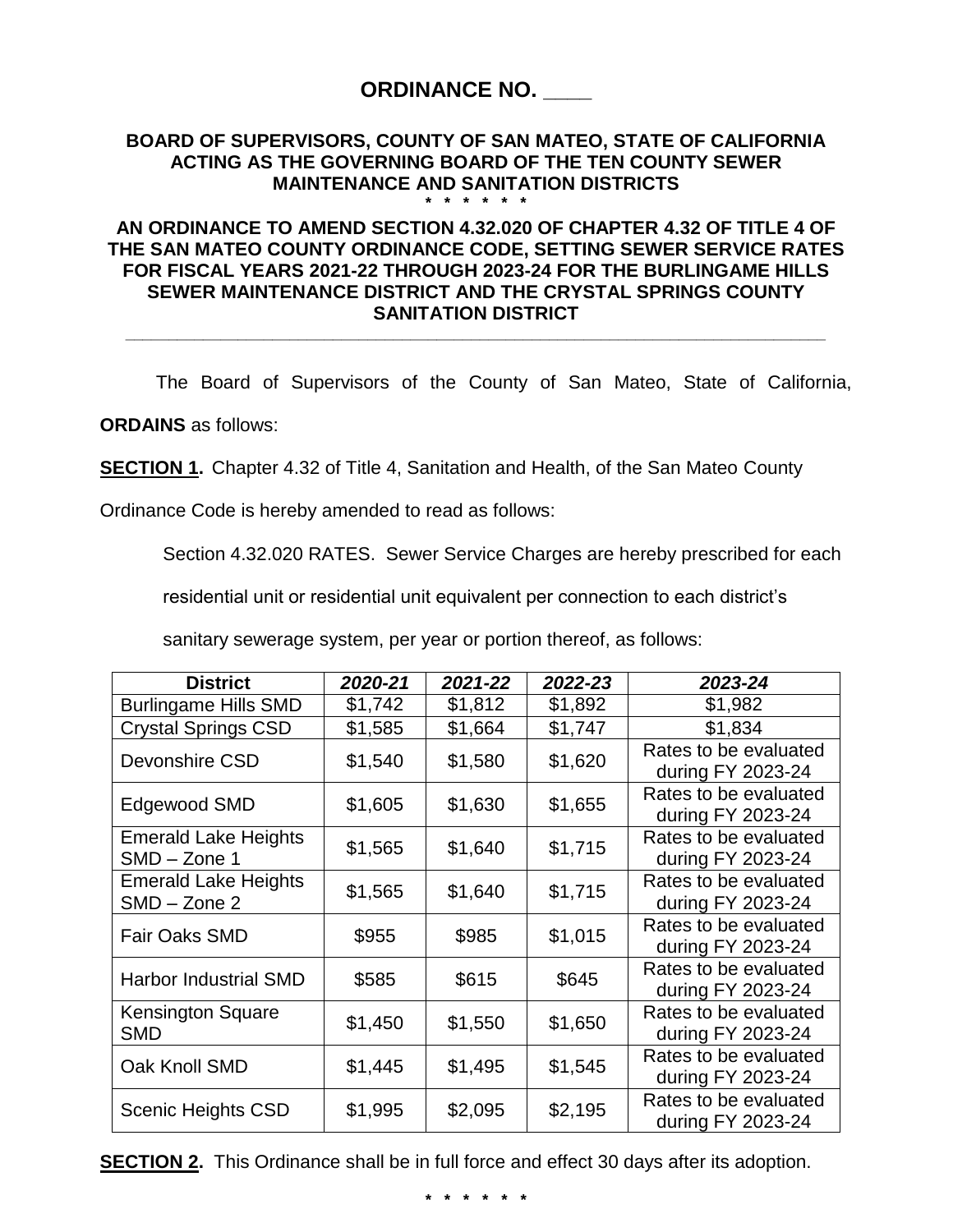## **RESOLUTION NO. \_\_\_\_\_\_\_**

#### **BOARD OF SUPERVISORS, COUNTY OF SAN MATEO, STATE OF CALIFORNIA ACTING AS THE GOVERNING BOARD OF THE TEN COUNTY SEWER/SANITATION DISTRICTS**

**\* \* \* \* \* \***

**RESOLUTION:**

**1) AUTHORIZING THE IMPOSITION OF SEWER SERVICE CHARGES FOR FY 2021- 22; AND 2) DIRECTING THE FILING OF THE FY 2021-22 SEWER SERVICE CHARGES REPORT (THE "CHARGES REPORT") FOR THE 10 COUNTY SEWER/SANITATION DISTRICTS WITH THE COUNTY CONTROLLER; AND 3) AUTHORIZING THE DIRECTOR OF PUBLIC WORKS TO REFUND ANY OVERCHARGES RESULTING FROM DATA, DATA ENTRY, OR COMPUTATION ERRORS; AND 4) AUTHORIZING THE DIRECTOR OF PUBLIC WORKS TO REVISE THE CHARGES REPORT AS A RESULT OF ANY PARCEL CHANGES RECEIVED FROM THE** 

**COUNTY ASSESSOR AND/OR COUNTY CONTROLLER AND TO FILE THE REVISED CHARGES REPORT WITH THE COUNTY CONTROLLER**

**\_\_\_\_\_\_\_\_\_\_\_\_\_\_\_\_\_\_\_\_\_\_\_\_\_\_\_\_\_\_\_\_\_\_\_\_\_\_\_\_\_\_\_\_\_\_\_\_\_\_\_\_\_\_\_\_\_\_\_\_\_\_**

**RESOLVED,** by the Board of Supervisors of the County of San Mateo, State of

California, as the Governing Board of the following County Sewer Maintenance and

Sanitation Districts:

**Burlingame Hills Sewer Maintenance District; Crystal Springs County Sanitation District; Devonshire County Sanitation District; Edgewood Sewer Maintenance District; Emerald Lake Heights Sewer Maintenance District; Fair Oaks Sewer Maintenance District; Harbor Industrial Sewer Maintenance District; Kensington Square Sewer Maintenance District; Oak Knoll Sewer Maintenance District; Scenic Heights County Sanitation District.**

**That** 

**WHEREAS,** this Board adopted the following sewer service base rates for said

Districts: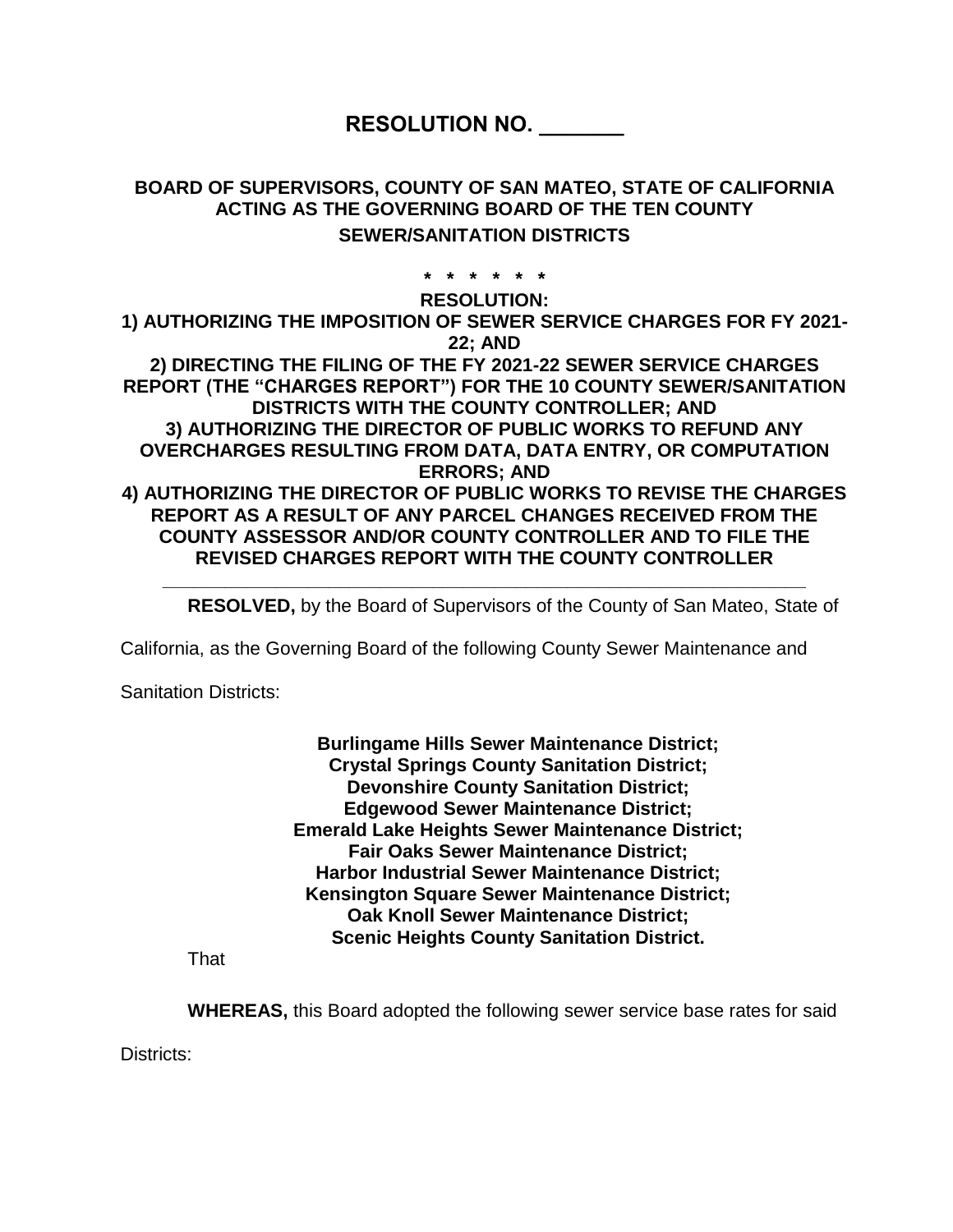|                                               | <b>FY</b> | <b>FY</b> | <b>FY</b> |                                            |
|-----------------------------------------------|-----------|-----------|-----------|--------------------------------------------|
| <b>District</b>                               | 2020-21   | 2021-22   | 2022-23   | FY 2023-24                                 |
| <b>Burlingame Hills SMD</b>                   | \$1,742   | \$1,812   | \$1,892   | \$1,982                                    |
| <b>Crystal Springs CSD</b>                    | \$1,585   | \$1,664   | \$1,747   | \$1,834                                    |
| Devonshire CSD                                | \$1,540   | \$1,580   | \$1,620   | Rates to be evaluated<br>during FY 2023-24 |
| Edgewood SMD                                  | \$1,605   | \$1,630   | \$1,655   | Rates to be evaluated<br>during FY 2023-24 |
| <b>Emerald Lake Heights</b><br>SMD - Zone 1   | \$1,565   | \$1,640   | \$1,715   | Rates to be evaluated<br>during FY 2023-24 |
| <b>Emerald Lake Heights</b><br>$SMD - Zone$ 2 | \$1,565   | \$1,640   | \$1,715   | Rates to be evaluated<br>during FY 2023-24 |
| <b>Fair Oaks SMD</b>                          | \$955     | \$985     | \$1,015   | Rates to be evaluated<br>during FY 2023-24 |
| <b>Harbor Industrial SMD</b>                  | \$585     | \$615     | \$645     | Rates to be evaluated<br>during FY 2023-24 |
| <b>Kensington Square</b><br><b>SMD</b>        | \$1,450   | \$1,550   | \$1,650   | Rates to be evaluated<br>during FY 2023-24 |
| Oak Knoll SMD                                 | \$1,445   | \$1,495   | \$1,545   | Rates to be evaluated<br>during FY 2023-24 |
| <b>Scenic Heights CSD</b>                     | \$1,995   | \$2,095   | \$2,195   | Rates to be evaluated<br>during FY 2023-24 |

**WHEREAS,** the Director of Public Works has prepared the Sewer Service Charges Report (Charges Report) described in Sections 5473, et seq., of the California Health & Safety Code, relating to the collection of sewer service charges on the tax roll based on the sewer service base rates set forth in the May 18, 2021 Ordinance; and

**WHEREAS,** a public hearing, as required by Sections 5473.1, et seq. of the California Health & Safety Code, was duly held on July 20, 2021, at 9:00 a.m. by teleconference; and

**WHEREAS,** this Board has heard and considered all objections, protests, and public testimony to said Charges Report at said public hearing and determined that sewer service charges should be imposed for the FY 2021-22; and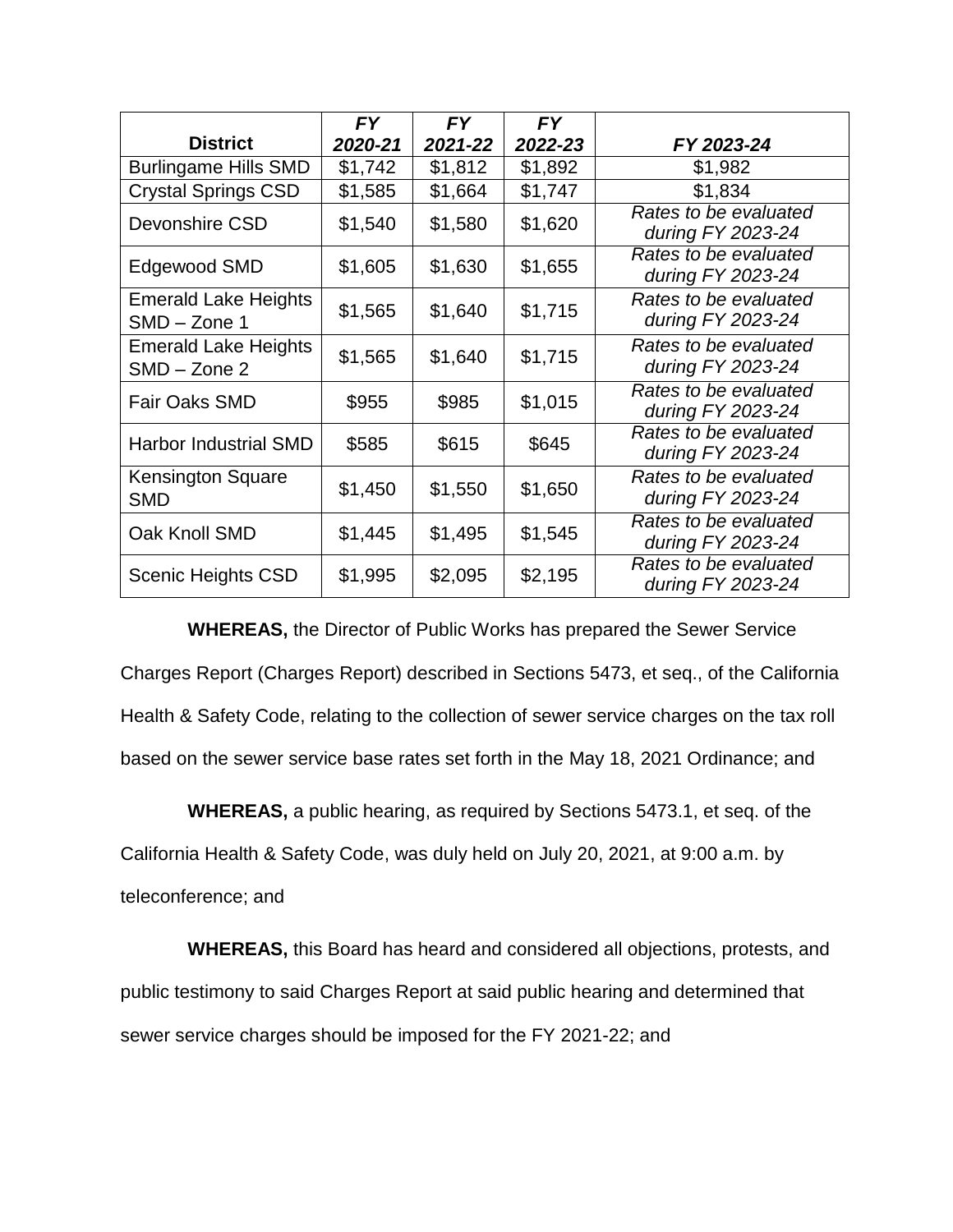**WHEREAS,** the Controller is hereby authorized to place the charge on the property tax roll; and

**WHEREAS,** as of the date that the Charges Report was developed, the data for the relevant tax rate areas was still being finalized by the County.

**NOW, THEREFORE, IT IS HEREBY DETERMINED AND ORDERED** as

follows:

1. Sewer service charges are hereby imposed on properties within the Districts governed by this Board to be computed on the basis of the provisions of Chapter 4.32 of the San Mateo County Ordinance Code and the following sewer service base rates:

| <b>District</b>                               | FY 2021-22 Sewer Service<br><b>Base Rate Per Equivalent</b><br><b>Residential Unit</b> |
|-----------------------------------------------|----------------------------------------------------------------------------------------|
| <b>Burlingame Hills SMD</b>                   | \$1,812                                                                                |
| <b>Crystal Springs CSD</b>                    | \$1,664                                                                                |
| Devonshire CSD                                | \$1,580                                                                                |
| Edgewood SMD                                  | \$1,630                                                                                |
| <b>Emerald Lake Heights</b><br>SMD - Zone 1   | \$1,640                                                                                |
| <b>Emerald Lake Heights</b><br>$SMD - Zone$ 2 | \$1,640                                                                                |
| Fair Oaks SMD                                 | \$985                                                                                  |
| <b>Harbor Industrial SMD</b>                  | \$615                                                                                  |
| Kensington Square SMD                         | \$1,550                                                                                |
| Oak Knoll SMD                                 | \$1,495                                                                                |
| Scenic Heights CSD                            | \$2,095                                                                                |